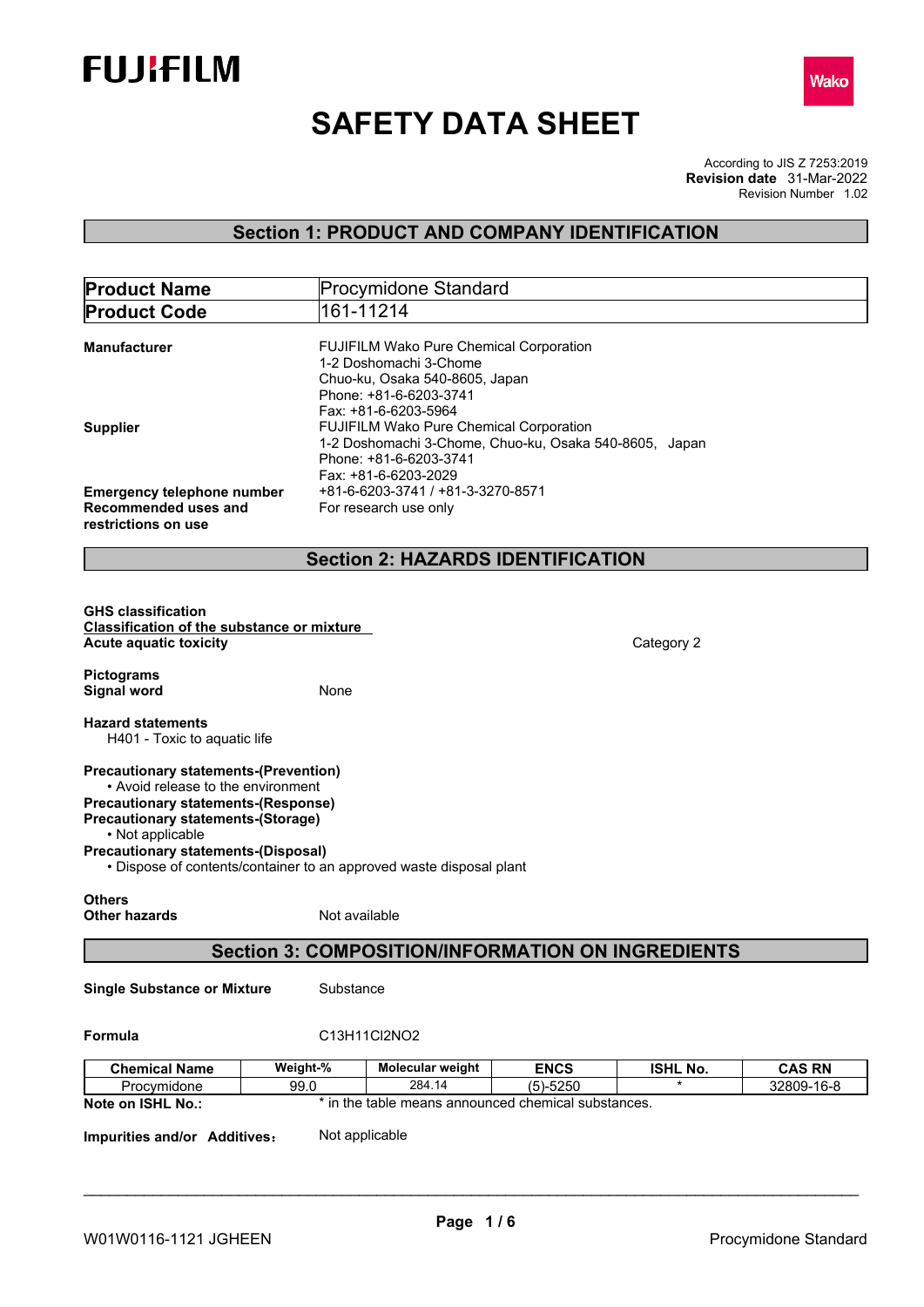## **Section 4: FIRST AID MEASURES**

#### **Inhalation**

Remove to fresh air. If symptoms persist, call a physician.

#### **Skin contact**

Wash off immediately with soap and plenty of water. If symptoms persist, call a physician.

#### **Eye contact**

IF IN EYES: Rinse cautiously with water for several minutes. Remove contact lenses, if present and easy to do. Continue rinsing. Immediate medical attention is required.

#### **Ingestion**

Rinse mouth. Never give anything by mouth to an unconscious person. Call a physician or poison control center immediately. Do not induce vomiting without medical advice.

#### **Protection of first-aiders**

Use personal protective equipment as required.

## **Section 5: FIRE FIGHTING MEASURES**

#### **Suitable extinguishing media**

Water spray (fog), Carbon dioxide (CO2), Foam, Extinguishing powder, Sand

#### **Unsuitable extinguishing media**

No information available

#### **Specific hazards arising from the chemical product**

Thermal decomposition can lead to release of irritating and toxic gases and vapors.

**Special extinguishing method**

### No information available

#### **Special protective actions for**

#### **fire-fighters**

Use personal protective equipment as required.Firefighters should wear self-contained breathing apparatus and full firefighting turnout gear.

## **Section 6: ACCIDENTAL RELEASE MEASURES**

#### **Personal precautions, protective equipment and emergency procedures**

For indoor, provide adequate ventilation process until the end of working. Deny unnecessary entry other than the people involved by, for example, using a rope. While working, wear appropriate protective equipments to avoid adhering it on skin, or inhaling the gas. Work from windward, and retract the people downwind.

#### **Environmental precautions**

To be careful not discharged to the environment without being properly handled waste water contaminated.

**Methods and materials for contaminent and methods and materials for cleaning up**

Sweep up and gather scattered particles, and collect it in an empty airtight container.

#### **Recoverly, neutralization**

No information available

#### **Secondary disaster prevention measures**

Clean contaminated objects and areas thoroughly observing environmental regulations.

## **Section 7: HANDLING AND STORAGE**

#### **Handling**

#### **Technical measures**

Avoid contact with strong oxidizing agents. Use with local exhaust ventilation.

#### **Precautions**

Do not rough handling containers, such as upsetting, falling, giving a shock, and dragging Prevent leakage, overflow, and scattering. Not to generate steam and dust in vain. Seal the container after use. After handling, wash hands and face, and then gargle In places other than those specified, should not be smoking or eating and drinking Should not be brought contaminated protective equipment and gloves to rest stops Deny unnecessary entry of non-emergency personnel to the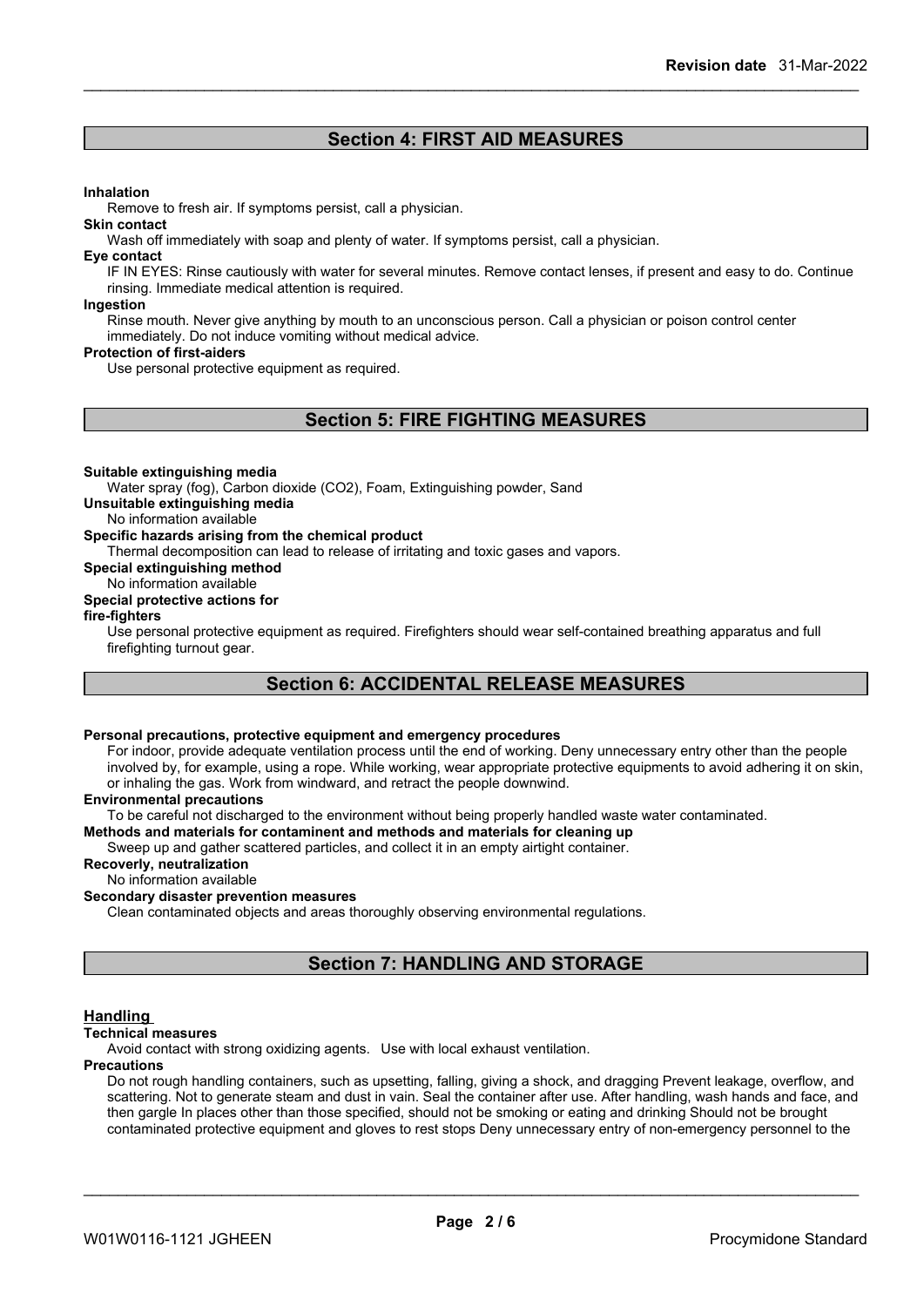handling area **Safety handling precautions** Avoid contact with skin, eyes or clothing. Use personal protective equipment as required.**Storage Safe storage conditions** Keep container protect from light tightly closed. Store in a cool (2-10 °C) place. Packed with an inert gas. **Safe packaging material** Glass<br>**ompatible substances** Strong oxidizing agents **Incompatible** substances

## **Section 8: EXPOSURE CONTROLS/PERSONAL PROTECTION**

#### **Engineering controls**

In case of indoor workplace, seal the source or use a local exhaust system. Provide the safety shower facility, and handand eye-wash facility. And display their position clearly.

**Exposure limits** This product, as supplied, does not contain any hazardous materials with occupational exposure limits established by the region specific regulatory bodies.

**Personal protective equipment Respiratory protection** Dust mask Hand protection **Protection Skin and body protection** Long-sleeved work clothes **General hygiene considerations**

**Eye protection** protective eyeglasses or chemical safety goggles

Handle in accordance with good industrial hygiene and safety practice.

## **Section 9: PHYSICAL AND CHEMICAL PROPERTIES**

#### **Form**

| Color                                                  | white                         |
|--------------------------------------------------------|-------------------------------|
| <b>Appearance</b>                                      | crystals - crystalline powder |
| Odor                                                   | no data available             |
| <b>Melting point/freezing point</b>                    | 164 - 167 °C                  |
| Boiling point, initial boiling point and boiling range | no data available             |
| Flammability                                           | no data available             |
| <b>Evaporation rate:</b>                               | no data available             |
| Flammability (solid, gas):                             | no data available             |
| Upper/lower flammability or                            |                               |
| explosive limits                                       |                               |
| Upper:                                                 | no data available             |
| Lower:                                                 | no data available             |
| <b>Flash point</b>                                     | no data available             |
| Auto-ignition temperature:                             | no data available             |
| Decomposition temperature:                             | no data available             |
| рH                                                     | no data available             |
| Viscosity (coefficient of viscosity)                   | no data available             |
| <b>Dynamic viscosity</b>                               | no data available             |
| <b>Solubilities</b>                                    | acetone: soluble . water: pra |
| n-Octanol/water partition coefficient: (log Pow)       | no data available             |
| Vapour pressure                                        | no data available             |
| <b>Specific Gravity / Relative density</b>             | no data available             |
| <b>Vapour density</b>                                  | no data available             |
| <b>Particle characteristics</b>                        | no data available             |
|                                                        |                               |

crystals - crystalline powder **Odor** no data available **Melting point/freezing point** 164 - 167 °C **Boiling point, initial boiling point and boiling range** no data available **Flammability** no data available **Evaporation rate:** no data available **Flammability (solid, gas):** no data available **Upper:** no data available **Lower:** no data available **Flash point** no data available **Auto-ignition temperature:** no data available **Decomposition temperature:** no data available **pH** no data available **Viscosity (coefficient of viscosity)** no data available **Dynamic viscosity** no data available acetone : soluble . water : practically insoluble,or insoluble . **n-Octanol/water partition coefficient:(log Pow)** no data available **Vapour pressure** no data available **Specific Gravity / Relative density** no data available **Vapour density** no data available **Particle characteristics** no data available

## **Section 10: STABILITY AND REACTIVITY**

#### **Stability**

**Reactivity no data available**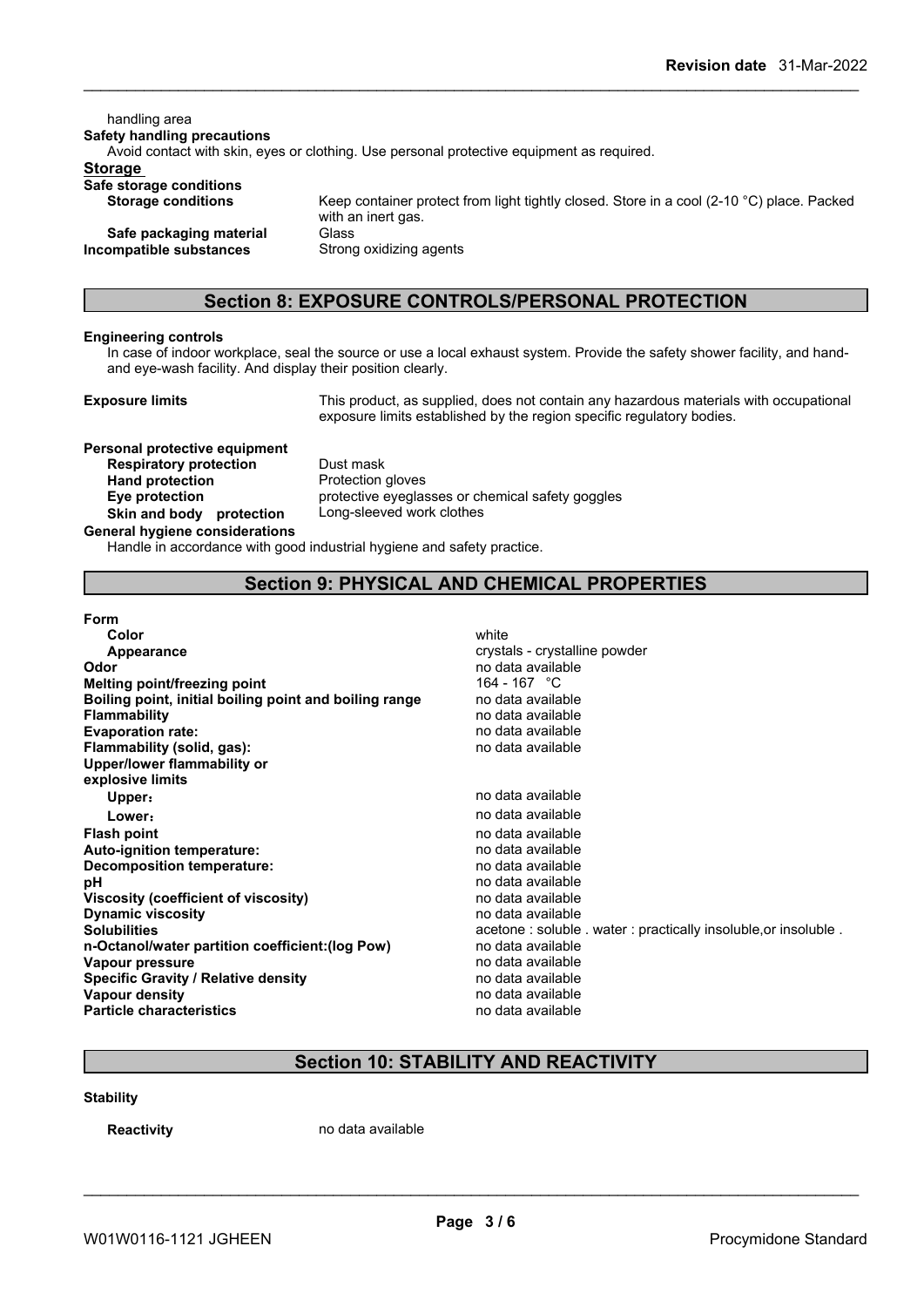#### **Chemical stability** May be altered by light. **Hazardous reactions** None under normal processing **Conditions to avoid** Extremes of temperature and direct sunlight **Incompatible materials** Strong oxidizing agents **Hazardous decomposition products** Carbon monooxide (CO), Carbon dioxide (CO2), Nitrogen oxides (NOx), Halides

## **Section 11: TOXICOLOGICAL INFORMATION**

#### **Acute toxicity**

| Chen        | <b>.D50</b> | <b>LD50</b>                | <b>_C50</b> |
|-------------|-------------|----------------------------|-------------|
| emical Name | )ra         | Dermal                     | ınnalatlon  |
| Procymidone | a/ka<br>Rat | 2500<br>⊃⊶<br>ma/ka<br>Rai | N/f         |

| <b>Skin irritation/corrosion</b>         | no data available |
|------------------------------------------|-------------------|
|                                          |                   |
| Serious eye damage/ irritation           | no data available |
| <b>Respiratory or skin sensitization</b> | no data available |
| Reproductive cell mutagenicity           | no data available |
| Carcinogenicity                          | no data available |
| <b>Reproductive toxicity</b>             | no data available |
| <b>STOT-single exposure</b>              | no data available |
| <b>STOT-repeated exposure</b>            | no data available |
| <b>Aspiration hazard</b>                 | no data available |

## **Section 12: ECOLOGICAL INFORMATION**

**Ecotoxicity** No information available

**Other data** no data available

**Persistence and degradability** No information available **Bioaccumulative potential** No information available<br> **Mobility in soil** No information available No information available<br>No information available **Hazard** to the ozone layer

## **Section 13: DISPOSAL CONSIDERATIONS**

#### **Waste from residues**

Disposal should be in accordance with applicable regional, national and local laws and regulations.

**Contaminated container and contaminated packaging**

Disposal should be in accordance with applicable regional, national and local laws and regulations.

## **Section 14: TRANSPORT INFORMATION**

**ADR/RID** Not regulated

**UN number** - **Proper shipping name: UN classfication Subsidiary hazard class Packing group**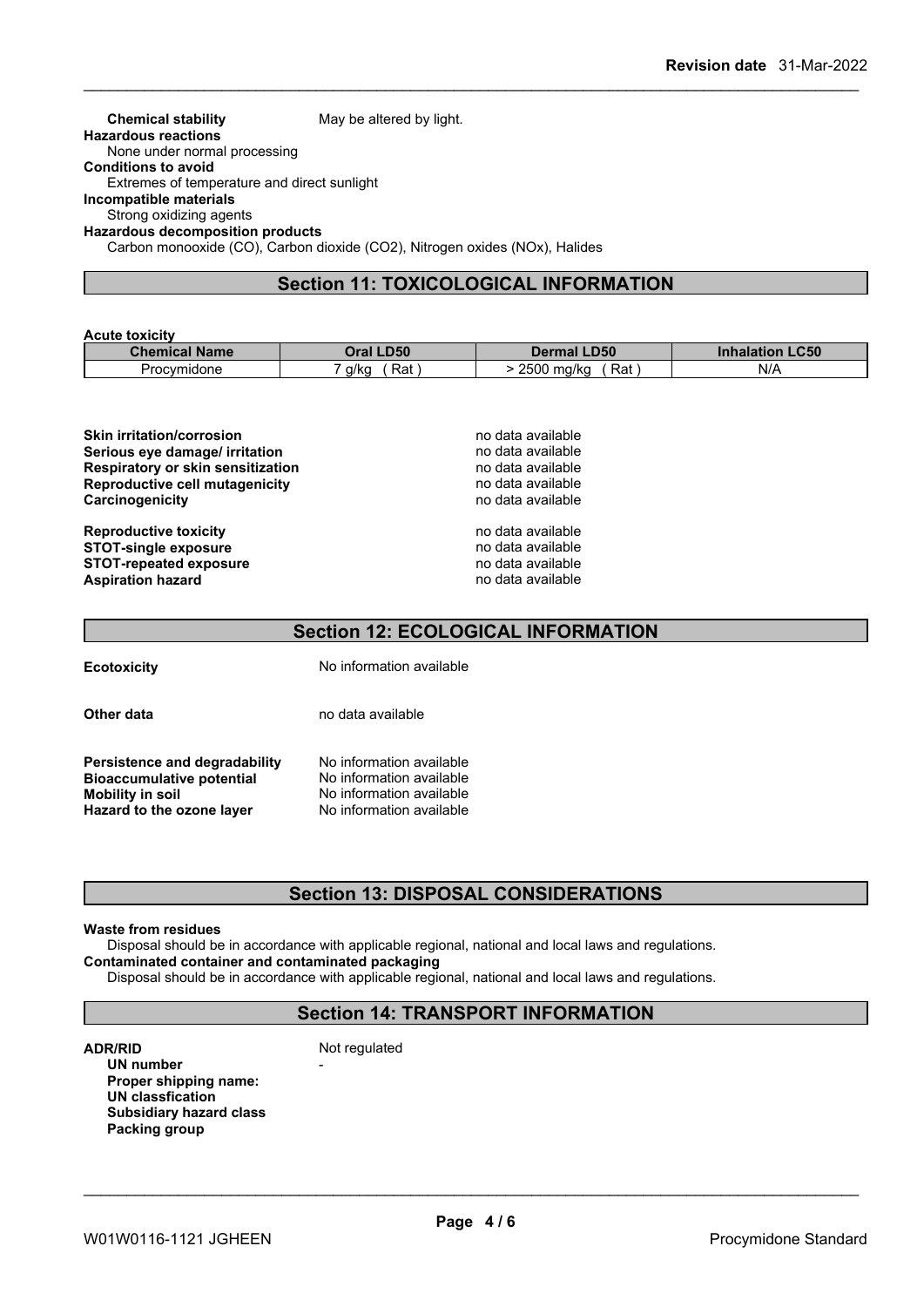| <b>Marine pollutant</b>          | Not applicable           |
|----------------------------------|--------------------------|
| <b>IMDG</b>                      | Not regulated            |
| UN number                        |                          |
| Proper shipping name:            |                          |
| UN classfication                 |                          |
| <b>Subsidiary hazard class</b>   |                          |
| Packing group                    |                          |
| Marine pollutant (Sea)           | Not applicable           |
| Transport in bulk according to   | No information available |
| Annex II of MARPOL 73/78 and     |                          |
| the <b>IBC</b> Code              |                          |
| <b>IATA</b>                      | Not regulated            |
| UN number                        |                          |
| Proper shipping name:            |                          |
| UN classfication                 |                          |
| Subsidiary hazard class          |                          |
| <b>Packing group</b>             |                          |
| <b>Environmentally Hazardous</b> | Not applicable           |
| <b>Substance</b>                 |                          |
|                                  |                          |

## **Section 15: REGULATORY INFORMATION**

| Listed                                               |
|------------------------------------------------------|
|                                                      |
|                                                      |
|                                                      |
| Not applicable                                       |
| Not applicable                                       |
|                                                      |
| Industrial Safety and Health Act Not applicable      |
| Not applicable                                       |
|                                                      |
|                                                      |
| Not applicable                                       |
| <b>Pollutant Release and Transfer</b> Not applicable |
|                                                      |
|                                                      |
| Class 1                                              |
|                                                      |
|                                                      |
| 638                                                  |
| Not applicable                                       |
|                                                      |

**International Inventories**

## **Section 16: OTHER INFORMATION**

| Key literature references and | NITE: National Institute of Technology and Evaluation (JAPAN)                   |
|-------------------------------|---------------------------------------------------------------------------------|
| sources for data etc.         | http://www.safe.nite.go.jp/japan/db.html                                        |
|                               | IATA dangerous Goods Regulations                                                |
|                               | RTECS: Registry of Toxic Effects of Chemical Substances                         |
|                               | Japan Industrial Safety and Health Association GHS Model SDS                    |
|                               | Dictionary of Synthetic Oraganic Chemistry, SSOCJ, Koudansha Scientific Co.Ltd. |
|                               | Chemical Dictionary, Kyouritsu Publishing Co., Ltd.                             |
|                               | etc                                                                             |

#### **Disclaimer**

This SDS is according to JIS Z 7253: 2019. The information provided in this Safety Data Sheet is correct to the best of our knowledge, information and belief at the date of its publication. The information given is designed only as a guidance for safe handling, and is not to be considered a warranty or quality specification. The information relates only to the specific material designated and may not be valid for such material used in combination with any other materials or in any process, unless specified in the text.

GHS Classification is according to JIS Z7252(2019). \*JIS: Japanese Industrial Standards